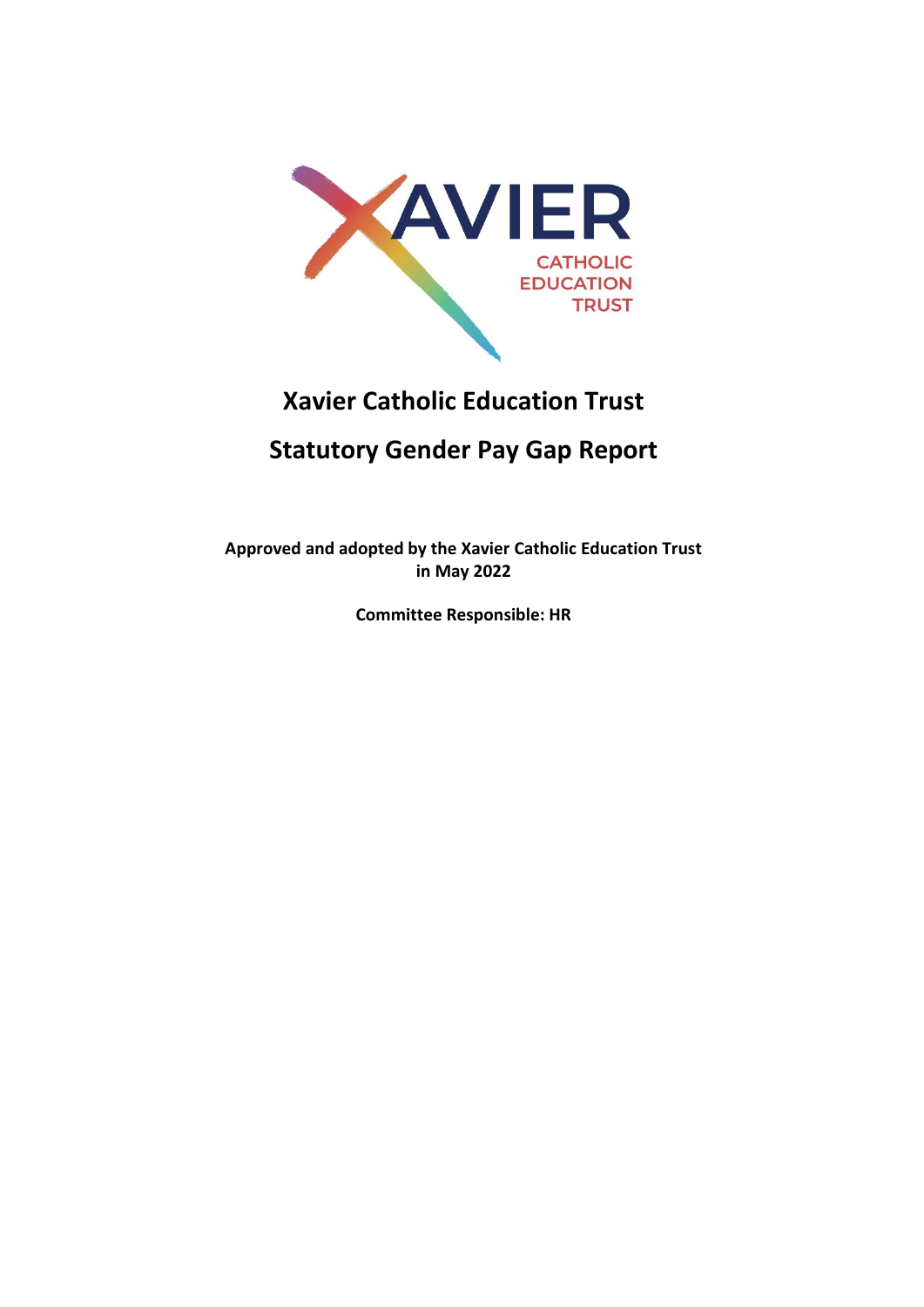- 1. This Report contains the Xavier Catholic Education Trust's standard disclosure of the gender pay gap for the multi-academy trust.
- 2. All companies with 250 or more employees are required to publish their gender pay gap under legislation that came into force in April 2017. Employers have to publish the gap in pay between men and women on both a median basis (pay per hour based on the person 'in the middle' of the distribution of pay) and a mean basis (average hourly salary). In addition, employers are required to disclose the distribution of gender by pay quartile – in other words splitting the workforce into four groups based on their pay, and showing the proportion of men and women in each group. Employers are also required to disclose percentages of staff receiving bonuses by gender and the gender gap on bonuses.
- 3. The Xavier Catholic Education Trust welcomes and supports gender pay gap reporting, whilst recognising that we are not immune to broader societal issues affecting women in the educational workforce.
- 4. This report provides both the statutory disclosures required, as well as further context around gender pay at the Xavier Catholic Education Trust.

## **STATUTORY DISCLOSURES**

5. The tables below show the overall median and mean gender pay gap and other data required by statute, based on the hourly rates of pay to those employed on the snapshot day of 31 March 2021.

### **Difference in mean and median hourly rate of pay**

|                                         | Difference in the mean hourly Difference in the median<br>pay | hourly pay |
|-----------------------------------------|---------------------------------------------------------------|------------|
| Pay gap. % difference male to<br>female | 26.37%                                                        | 41.54%     |

#### **Difference in mean and median bonus pay**

|                                         | Difference in the mean bonus<br>pay | Difference in the median<br>bonus pay |
|-----------------------------------------|-------------------------------------|---------------------------------------|
| Pay gap. % difference male to<br>female | Not applicable                      | Not applicable                        |

#### **Proportion of male and female employees who were paid bonus pay**

|                                                                       | <b>Proportion receiving a bonus</b> |
|-----------------------------------------------------------------------|-------------------------------------|
| Male employees (% paid a bonus compared to<br>all male employees)     | Not applicable                      |
| Female employees (% paid a bonus compared to<br>all female employees) | Not applicable                      |